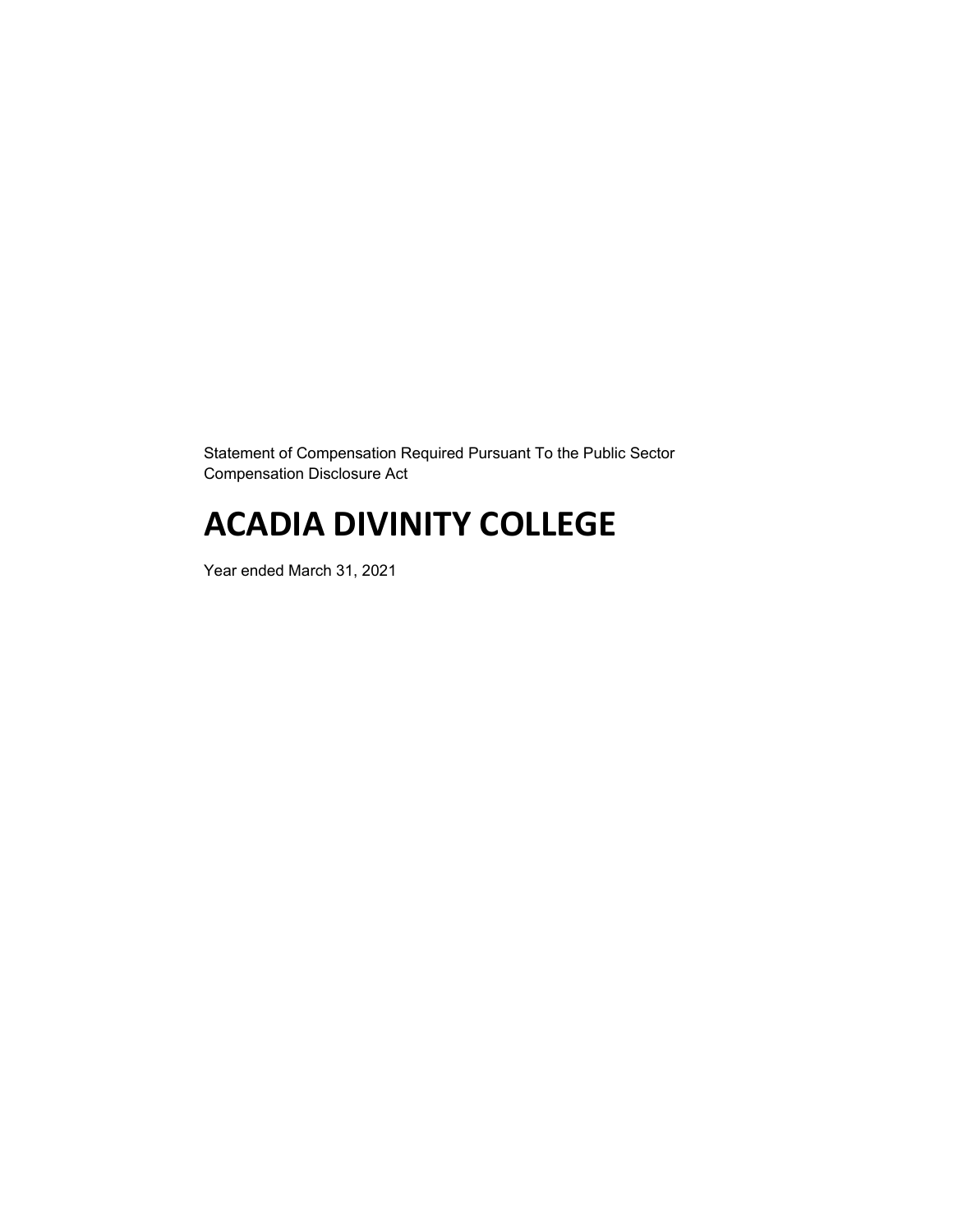

KPMG LLP Purdy's Wharf Tower One 1959 Upper Water Street, Suite 1000 Halifax NS B3J 3N2 Canada Tel 902-492-6000 Fax 902-429-1307

# **INDEPENDENT AUDITORS' REPORT**

To the Board of Trustees of Acadia Divinity College

### *Opinion*

We have audited the Statement of Compensation Required Pursuant to the Public Sector Compensation Disclosure Act for Acadia Divinity College (the "Entity") for the year ended March 31, 2021 and notes. (Hereinafter referred to as the "statement").

In our opinion, the accompanying statement for the year ended March 31, 2021 of the Entity is prepared, in all material respects, in accordance with the financial reporting provisions in section 3 of the Public Sector Compensation Disclosure Act dated December 10, 2010.

#### *Basis for Opinion*

We conducted our audit in accordance with Canadian generally accepted auditing standards. Our responsibilities under those standards are further described in the "**Auditors' Responsibilities for the Audit of the Statement**" section of our auditors'report.

We are independent of the Entity in accordance with the ethical requirements that are relevant to our audit of the statement in Canada and we have fulfilled our other ethical responsibilities in accordance with these requirements.

We believe that the audit evidence we have obtained is sufficient and appropriate to provide a basis for our opinion.

#### *Emphasis of Matter – Financial Reporting Framework*

We draw attention to the Basis of Reporting note in the statement, which describes the applicable financial reporting framework and the purpose of the statement.

The statement is prepared to meet the requirements of the Public Sector Compensation Disclosure Act dated December 10, 2010. As a result, the statement may not be suitable for another purpose.

Our opinion is not modified in respect of this matter.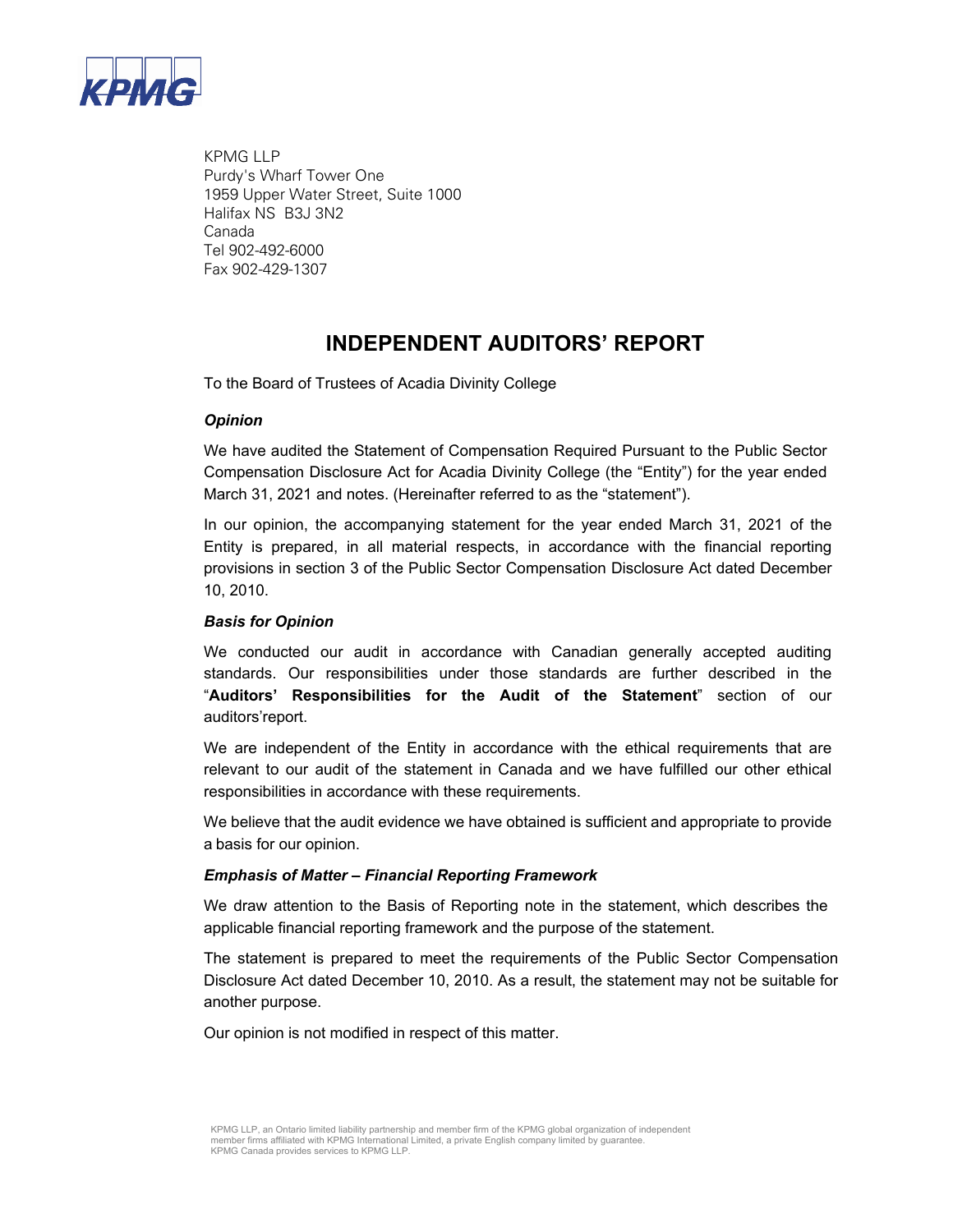

Page 2

### *Responsibilities of Management and Those Charged with Governance for the Statement*

Management is responsible for the preparation of the statement in accordance with the financial reporting provisions in section 3 of the Public Sector Compensation Disclosure Act dated December 10, 2010. This includes determining that the applicable financial reporting framework is an acceptable basis for the preparation of the statement in the circumstances, and for such internal control as management determines is necessary to enable the preparation of a statement that is free from material misstatement, whether due to fraud or error.

Those charged with governance are responsible for overseeing the Entity's financial reporting process.

### *Auditors' Responsibilities for the Audit of the Statement*

Our objectives are to obtain reasonable assurance about whether the statement as a whole is free from material misstatement, whether due to fraud or error, and to issue an auditors' report that includes our opinion.

Reasonable assurance is a high level of assurance, but is not a guarantee that an audit conducted in accordance with Canadian generally accepted auditing standards will always detect a material misstatement when it exists.

Misstatements can arise from fraud or error and are considered material if, individually or in the aggregate, they could reasonably be expected to influence the economic decisions of users taken on the basis of the statement.

As part of an audit in accordance with Canadian generally accepted auditing standards, we exercise professional judgment and maintain professional skepticism throughout the audit.

We also:

 Identify and assess the risks of material misstatement of the statement, whether due to fraud or error, design and perform audit procedures responsive to those risks, and obtain audit evidence that is sufficient and appropriate to provide a basis for our opinion.

The risk of not detecting a material misstatement resulting from fraud is higher than for one resulting from error, as fraud may involve collusion, forgery, intentional omissions, misrepresentations, or the override of internal control.

 Obtain an understanding of internal control relevant to the audit in order to design audit procedures that are appropriate in the circumstances, but not for the purpose of expressing an opinion on the effectiveness of the Entity's internal control.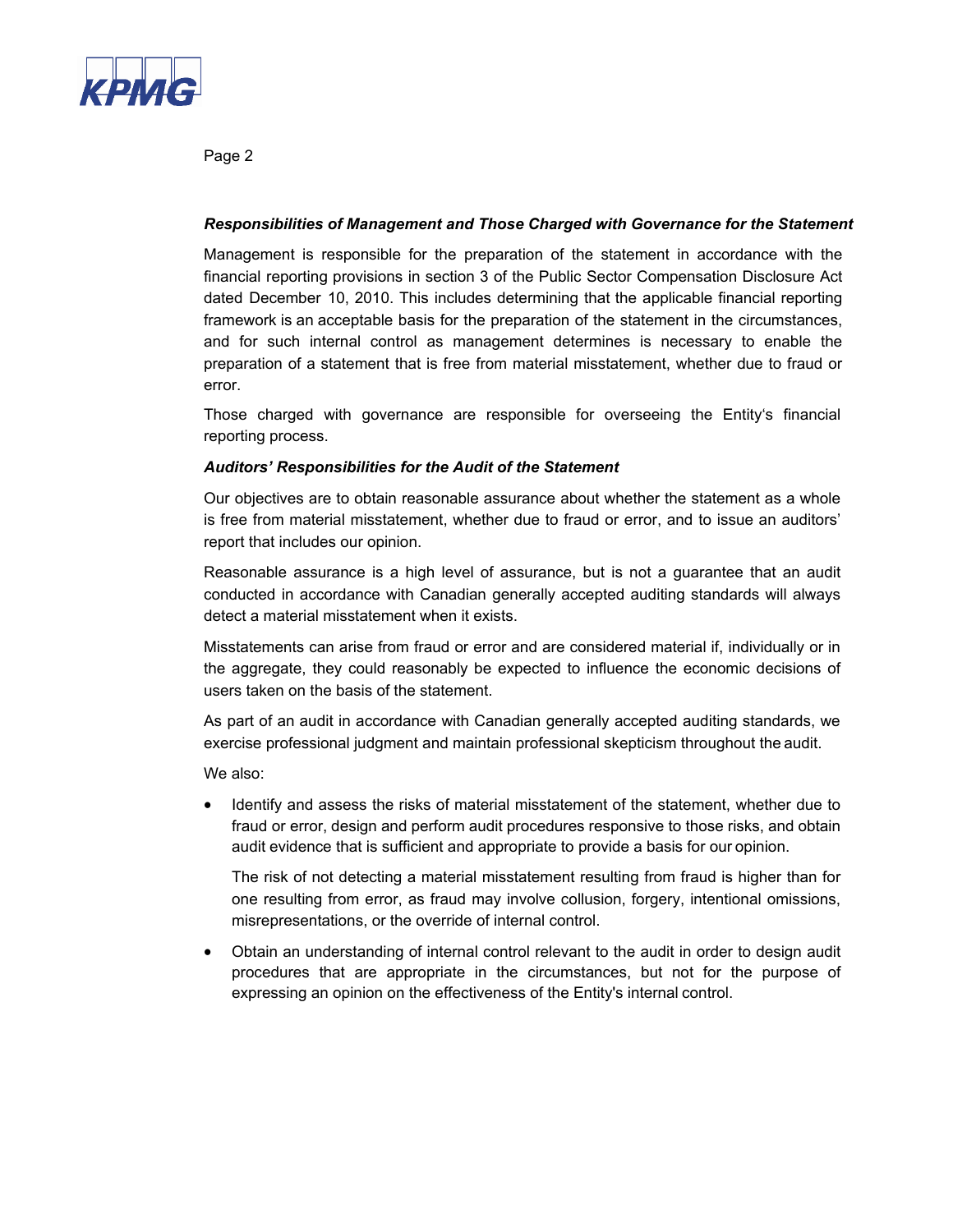

Page 3

 Evaluate the appropriateness of accounting policies used and the reasonableness of accounting estimates and related disclosures made by management.

 $kPm6$   $10P$ 

Chartered Professional Accountants Halifax, Canada June 24, 2021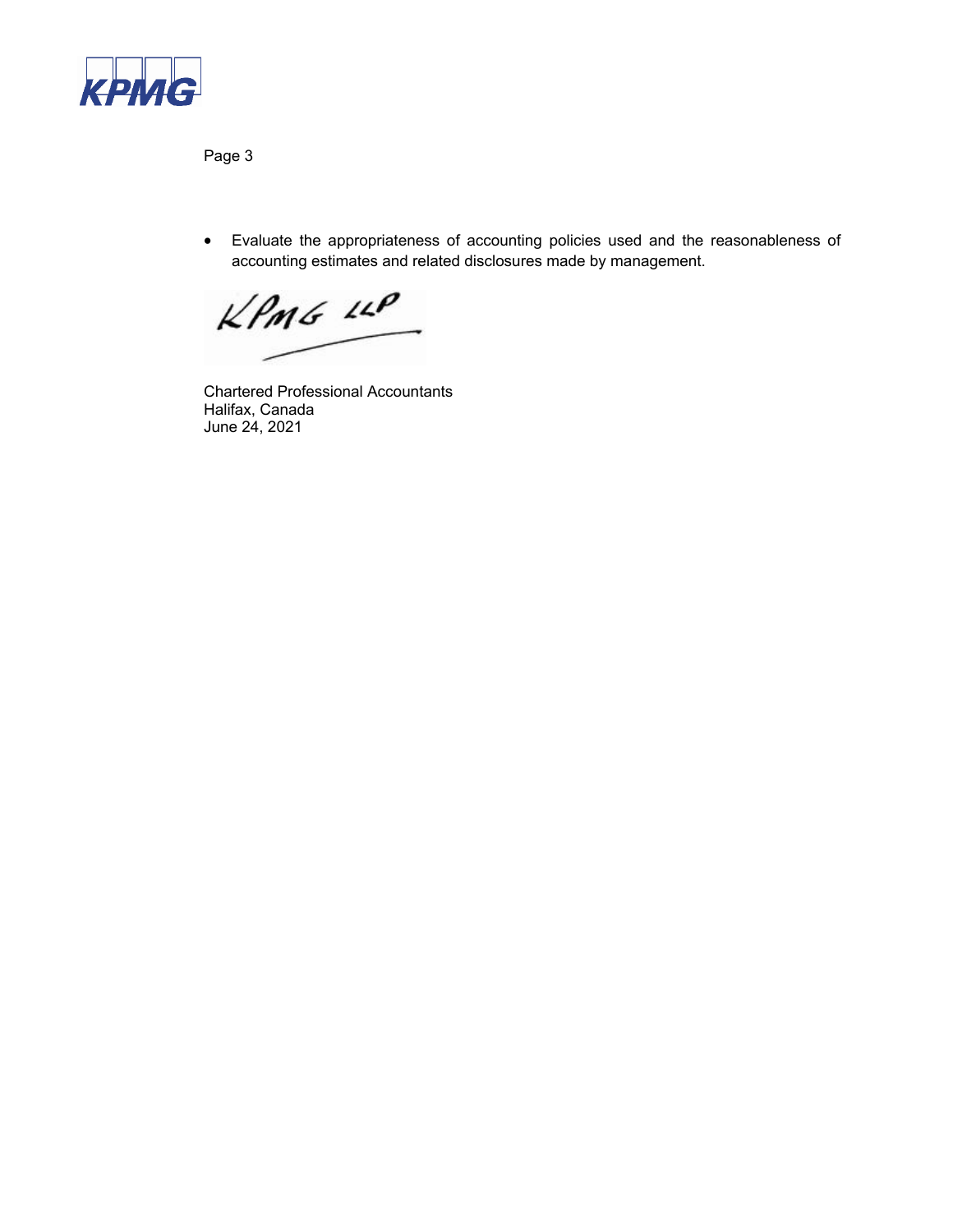# **ACADIA DIVINITY COLLEGE**

### **Statement of Compensation Required Pursuant to the Public Sector Compensation Disclosure Act**

Year Ended March 31, 2021

Section 3 of the *Public Sector Compensation Disclosure Act* of the Province of Nova Scotia requires public sector bodies to publicly disclose the amount of compensation it pays or provides, directly or indirectly, to any person in the fiscal year if the amount of compensation to that person is one hundred thousand dollars or more including compensation paid to, or for the benefit of, each of its board members, officers, employees, contractors and consultants.

For the year ended March 31, 2021, the following board members, officers and employees received compensation of \$100,000 or more:

| Last Name, First Name | Compensation Paid (\$) |
|-----------------------|------------------------|
| Robbins, Anna         | <sup>↑</sup> 141,189   |